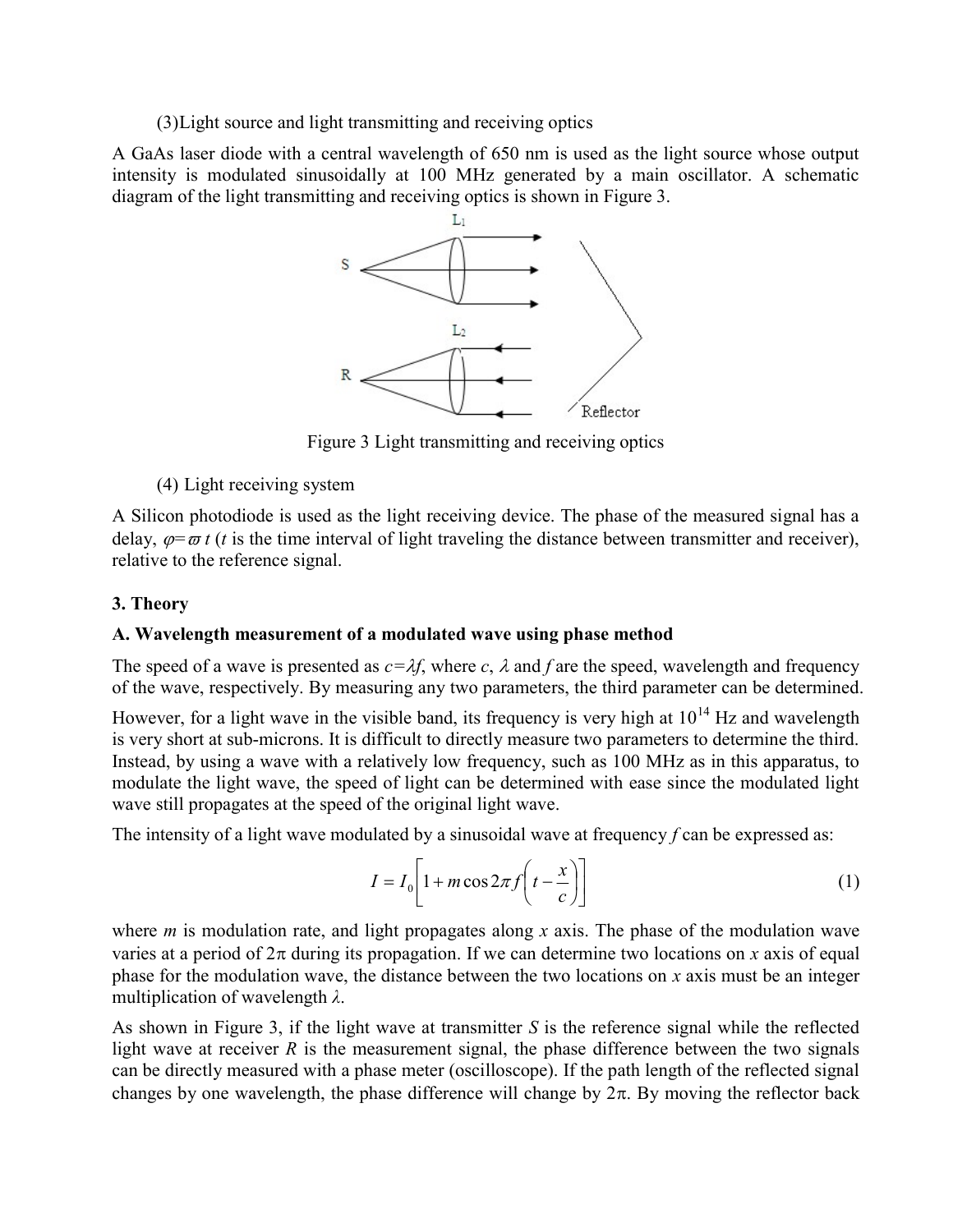or forth along the rail until two adjacent locations of the reflector are identified with equal phase, the distance between the two locations is one half of a wavelength. As long as the frequency of the modulated wave is known, the speed of light can be determined.

#### B. Phase measurement of a modulated wave using frequency differential method

In practice, it is difficult to directly measure the phase of a high frequency signal such as 100 MHz at high accuracy. Instead, a phase differential method is usually used to transfer the measurement from high frequency signal to medium or low frequency signal.

When two sinusoidal signals of different frequency are input to a nonlinear element such as a diode or a transistor, the output signal contains a component at the frequency differential of the two input signals. In general, the output signal of a nonlinear element to an input signal  $x$  can be expressed as:

$$
y(x)=A_0+A_1x+A_2x^2+\cdots
$$
 (2)

By ignoring the higher-order terms, the second order term generates a frequency mixing effect. If the high frequency reference and measurement signal are denoted as  $u_1$  and  $u_2$ , respectively, as:

$$
u_1 = U_{10} \cos(\omega t + \varphi_0) \tag{3}
$$

$$
u_2 = U_{20} \cos(\omega t + \varphi_0 + \varphi) \tag{4}
$$

By introducing a local oscillator, we get:

$$
u' = U_0' \cos(\omega' t + \varphi_0') \tag{5}
$$

where  $\varphi_0$  and  $\varphi_0'$  are the initial phase of the reference and local oscillator signals, respectively;  $\varphi$  is the phase shift amount of the modulated light wave traveling through the optical path on the rail. By substituting (4) and (5) into (2) while omitting higher-order terms, we have:

$$
y(u_2 + u') \approx A_0 + A_1 u_2 + A_1 u' + A_2 u_2^2 + A_2 u'^2 + 2A_2 u_2 u'
$$
 (6)

By expending the cross term, we get:

$$
2A_2u_2u' \approx 2A_2U_{20}U_0'\cos(\omega t + \varphi_0 + \varphi)\cos(\omega' t + \varphi_0')
$$
  
=  $A_2U_{20}U_0'\cos[(\omega + \omega')t + (\varphi_0 + \varphi_0') + \varphi] + \cos[(\omega - \omega')t + (\varphi_0 - \varphi_0') + \varphi]\}$  (7)

Apart from the components of the two original frequencies, higher-order harmonic frequencies, and summing frequency, there is a component with the differential frequency of the two original signals as

$$
A_2 U_{20} U_0 \text{ 'cos} [(\omega - \omega')t + (\varphi_0 - \varphi_0') + \varphi]
$$
 (8)

Similarly, the differential term of reference signal and local oscillator is:

$$
A_2 U_{10} U_0 \text{ 'cos} [(\omega - \omega')t + (\varphi_0 - \varphi_0')]
$$
 (9)

Comparing (8) and (9), the two differential signals still have a phase difference of  $\varphi$ .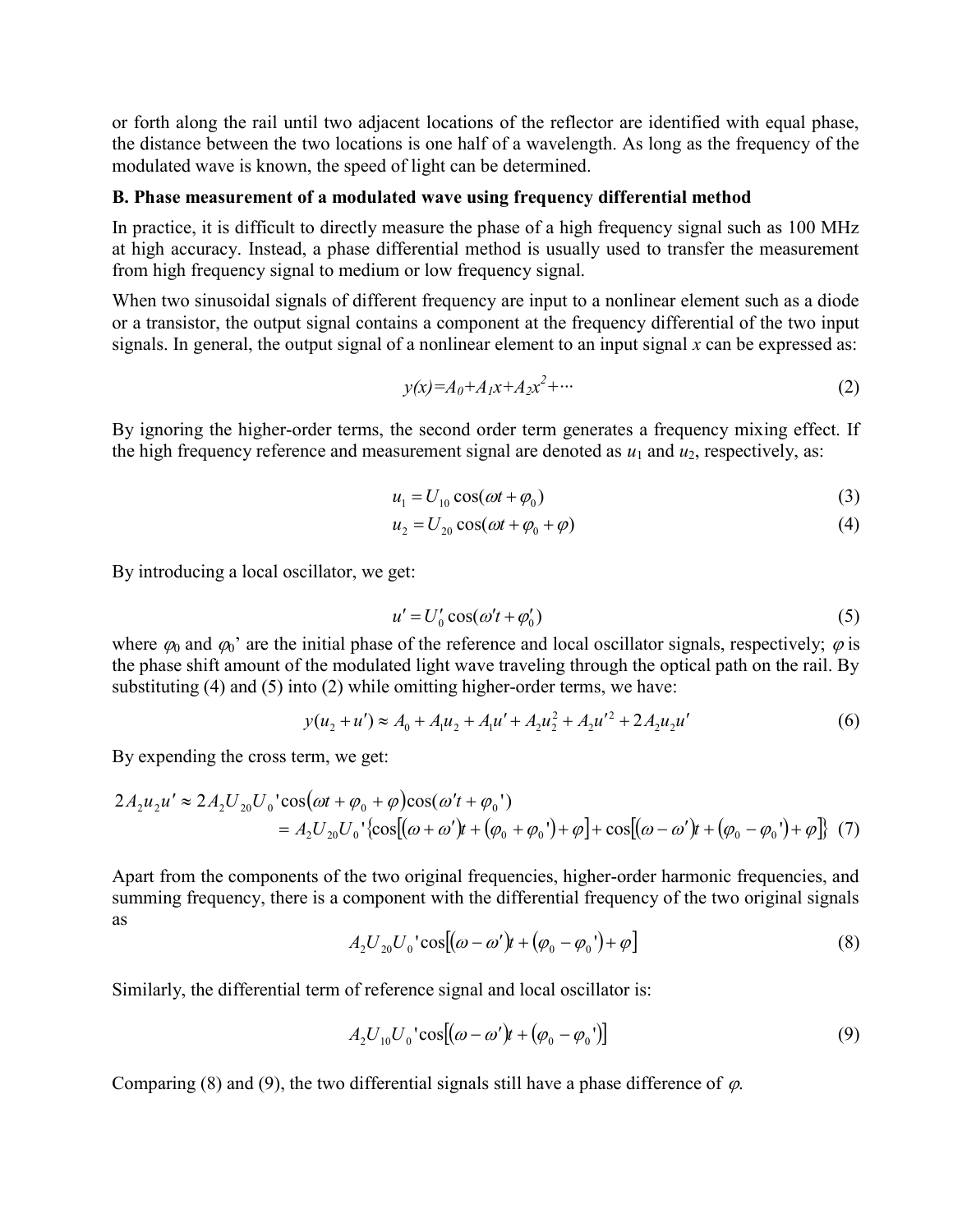This experimental apparatus employs frequency differential and phase discrimination method by mixing high frequency (100 MHz) reference and measurement signals with a local oscillator at 100.455 MHz, respectively. As a result, two low frequency beat signals of 455 kHz with a phase difference of  $\varphi$  are generated. Figure 4 shows the block diagram of the experimental setup, in which Freq. Mixer I generates the low frequency (455 kHz) between reference signal and local oscillator while Freq. Mixer II generates the low frequency (455 kHz) between measurement signal and local oscillator. The amplitude of the low frequency measurement signal can be measured by using a millivolt meter.



Figure 4 Schematic of frequency conversion and measurement

### C. Phase measurement methods

(1) Using a digital phase meter (supplied by user)

Input the reference signal (port  $#4$ ) and the measurement signal (port  $#5$  or  $#6$ ) into the two input ports of a phase meter. The two signals are shaped into square waves by bi-stable circuits in the meter. Then the phase difference between the two signals is determined by electronic circuits.

- (2) Using an oscilloscope (supplied by user)
- a) If a single-channel oscilloscope is used, set trigger synchronization mode as "External" and polarity as "+" or "-".

Connect the reference signal (port #4) to the terminal of "External trigger synchronization input" and the measurement signal (port  $#5$  or  $#6$ ) to the terminal of "Y input".

Adjust "Trigger Level" to achieve a stable waveform. Adjust the gain of the "Y axis" to set the amplitude of the waveform at proper level while adjusting time scale of horizontal axis to achieve a full waveform.

Count the divisions covered by a full waveform, for example, 10 divisions for  $360^{\circ}$  and then one division is  $36^\circ$ . Approximately, 0.1 division can be estimated, i.e.  $3.6^\circ$ .